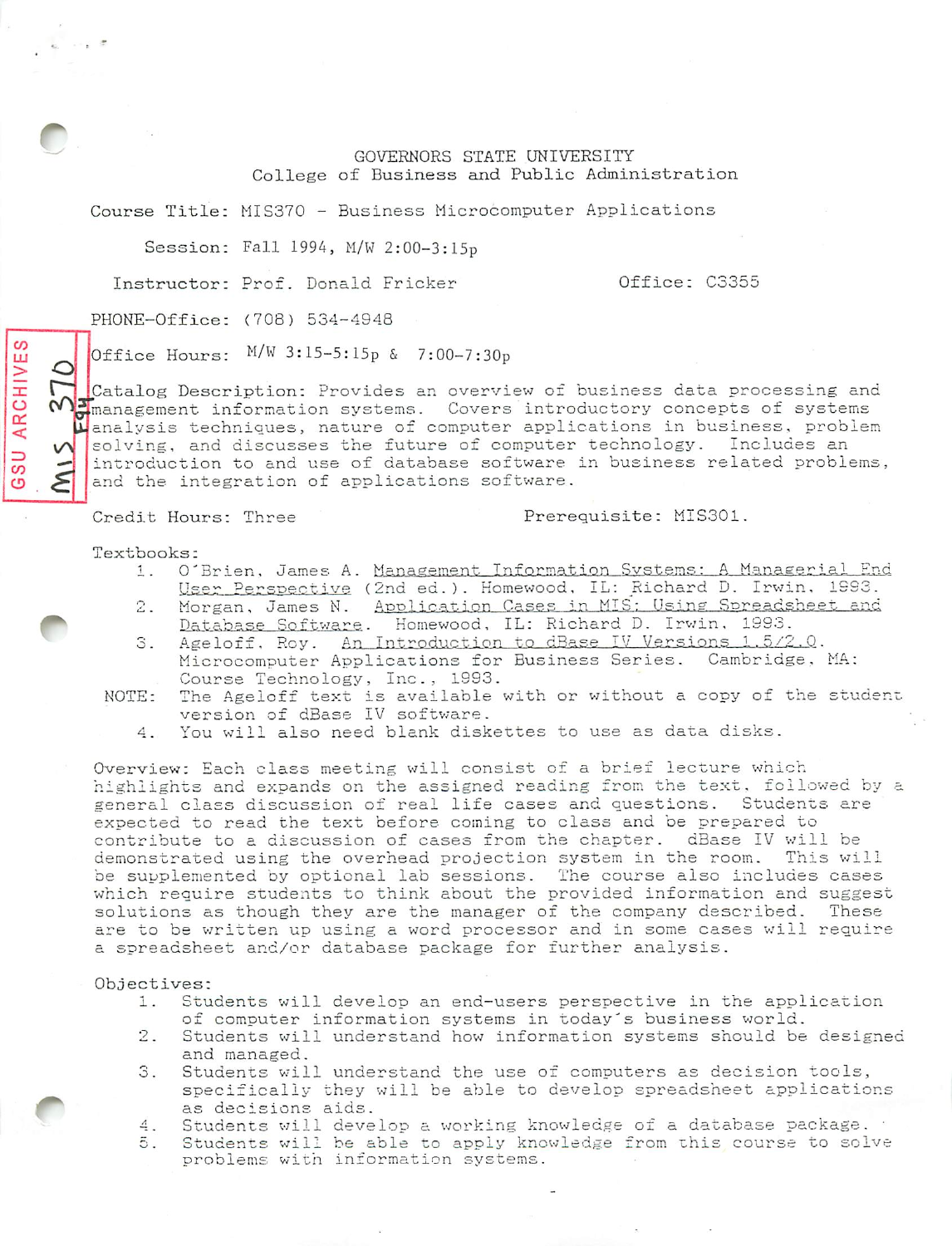MIS - 370

Page 2

**A** Students will develop a working knowledge of a database package. 5. Students will be able to apply knowledge from this course to solve problems with information systems.

Syllabus Statement for Persons with Disabilities: It is the intention of the institution to support full participation of all students, regardless of physical ability level. Therefore, if any student needs consideration of his/her physical abilities in order to complete the course, please notify the instructor as soon as possible.

Course Policies:

^

- 1. Success in this course requires substantial computer time. This time<br>
success in this course requires substantial computer time. There will generally will fall outside of scheduled class time. occasionally be optional lab time. This may be during scheduled class hours, however it is not always possible to gain access to a computer lab during the scheduled class hours.
- 2. All assignments and cases must be on time and in acceptable format. Due dates are clearly indicated in the class schedule. Failure to complete assignments as assigned will hinder your progress in the course. Unacceptable assignments will be returned ungraded, and will subsequently be late. The late penalty is 10% of the possible points per class. Assignments will usually not be accepted after the final.
- 3. Acceptable assignments will:
	- a. Clearly indicate student's name and assignment being submitted on the first page. NOTE: Consider a title page with student name and assignment description.
	- b. Securely hold multiple pages together, (staple, paper clip, folder). NOTE: Folding corners is not acceptable.
	- c. Be submitted individually. DO NOT STAPLE MULTIPLE ASSIGNMENTS TOGETHER.
	- d. Cases are to be typed (word-processor) and free of errors, such as spelling, sentence run-on, fragmentation, subject-verb agreement, missing punctuation, etc.
- 4. All examinations are to be taken on the scheduled dates. Makeup exams may not be given without prior approval or documentation of illness or other problem.

Student Evaluation and Grading Policy:

| Item                                | Points |
|-------------------------------------|--------|
| Morgan Application Cases (3 @ 25)   | 75     |
| Case Analysis (2 @ 50)              | 100    |
| dBase IV Case Problems (5 @ 25 Pts) | 125    |
| Exams (3 @ 100 Pts)                 | 300    |
|                                     |        |

### TOTAL 600

Final letter grades are assigned according to total points using a flexible scale. The final scale usually will fall near the following:<br>TOTAL POINTS PERCENT LETTER GRADE TOTAL POINTS PERCENT LETTER <br>540 90 A 540  $\epsilon$ 480 E 420 70 C

360 60 D